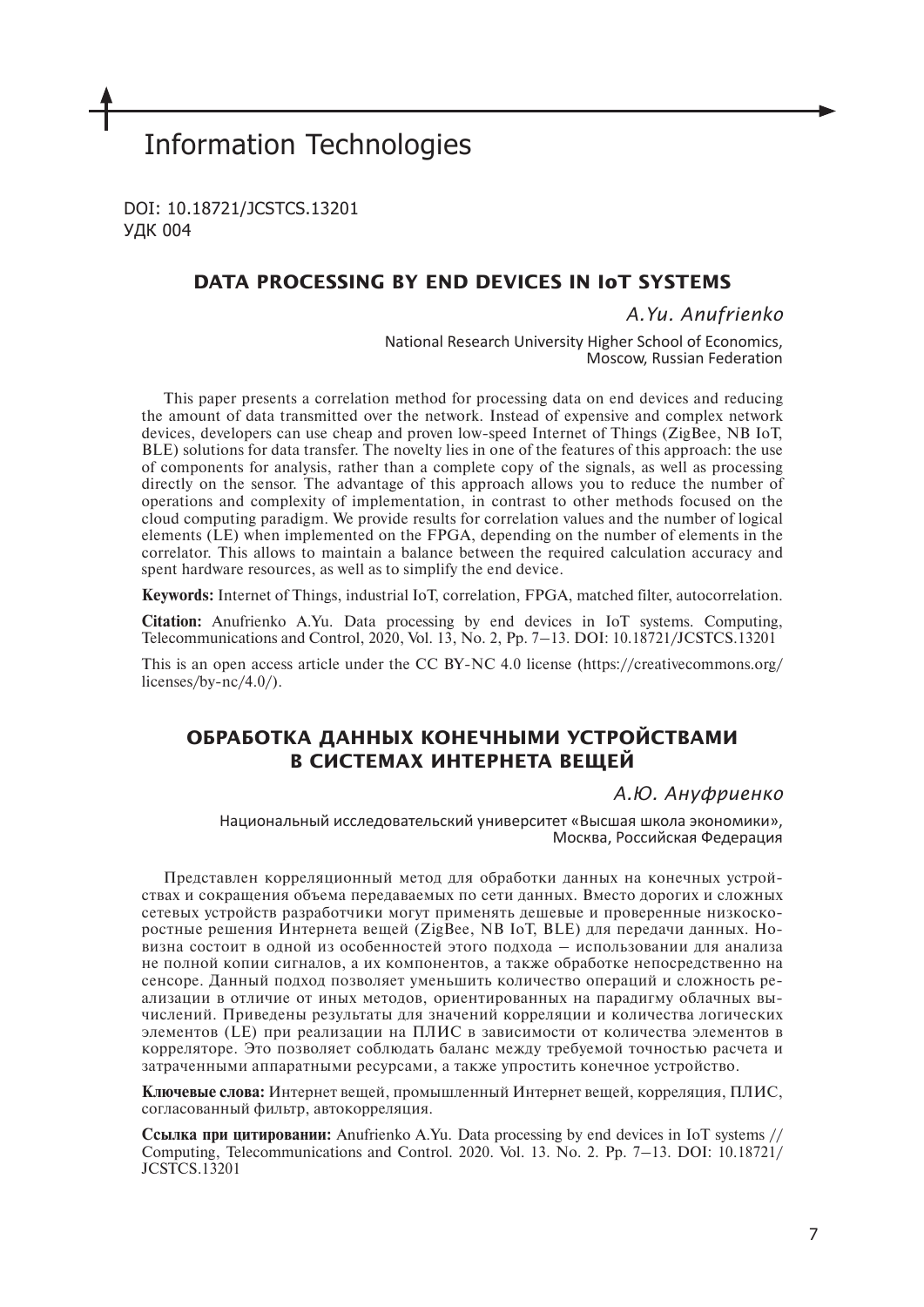Cтатья открытого доступа, распространяемая по лицензии CC BY-NC 4.0 (https://creativecommons.org/licenses/by-nc/4.0/).

### **Introduction**

Data are generating by End devices in Internet of Things systems: mainly group of sensors, social media, and applications. This massive data generation results in ''big data'', but not all kinds of data are valuable. Generally, the structure of IoT consists of five layers: Perception Layer, Network Layer, Middleware Layer, Application Layer, and Business Layer. Some of the Internet of Things architectures targeted to cloud computing at the center and a model of end-to-end interaction among various stakeholders in a cloud-centric IoT approach [1]. Cloud computing frees the enterprise and the end user from the specification of many details. This feature becomes a problem for latency-sensitive (industrial) applications, which require minimized delay. Fog computing extends the cloud computing paradigm to the edge of the network. The Fog vision was conceived to address applications and services that do not fit the paradigm of the Cloud well [3].

Typical architecture and components of IoT systems are presented in [1–4]. The systems include modules consisting of sensors, actuators and modems – devices that generate and transmit data. A number of sensors read and report the status of monitored objects. Industrial equipment may have thousands of points for data generation. The module may also have actuators for affecting the logical state of the tool. Modems transmit data to the next level  $-$  gate. The gate is usually a hardware component that interacts with a number of modules. The gate also interacts with a platform where the data are saved, processed and provided to end users. The platform (web-based platform) has a number of core components like storage systems, databases, AI and BI tools and an app engine support. So, one of specific devices in the system is the module because the quality of the final results and big data are depending on this device. Typical case for IoT system is transmitting data from modules to an IoT platform (cloud) as is, and deep processing with BI and AI tools.

The volume of generated data is often large, so its transfer to the cloud is limited by the network bandwidth. In industrial IoT applications 100 % of data should be analyzed, but not 100 % of the data should be saved. In addition, there are a lot of other applications (connected cars, smart city, assessments) when several groups of sensors are used in the tests or operations. In aviation, an aircraft engine can have as many as 250 sensors. A twin-engine aircraft on a 12-hour flight can produce up to 844 TB of data [5]. Widely used IoT wireless technologies have typical throughput of 10–250 kbps, and end devices may be autonomous (have an autonomous power supply) and low powered. In addition, there are not enough storage systems for terabytes and petabytes of raw data. This example demonstrates the complexity of using cloud-oriented approaches to analyze high-speed data streams.

The purpose of this paper is to review the existing data processing methods (cloud-edge) and research required computing resources and correlation efficiency depending on the complexity of data processing when processing on devices.

#### **Сlouds and endpoint architectures**

One of the most commonly used approaches for IoT systems is the sampling rate adaptation [6–9]. A sampling rate is a rate at which a new sample is taken from a continuous signal provided by the sensor board. This rate can be adapted according to the input acquired from the monitoring area. If no significant change is noticed for a certain period of time, the sampling rate could be reduced for the upcoming period, and in contrast, if an event is detected, the sampling rate is increased. This sampling rate adaptation is based on event detection [7]. Data reduction approaches focus solely on reducing the number of transmissions while maintaining a fixed sampling rate [9]. The most popular of them all is the dual prediction scheme [10]. A prediction model capable of forecasting future values is trained and shared between the source and the destination, thus enabling the source sensor node to transmit only the samples that do not match the predicted value.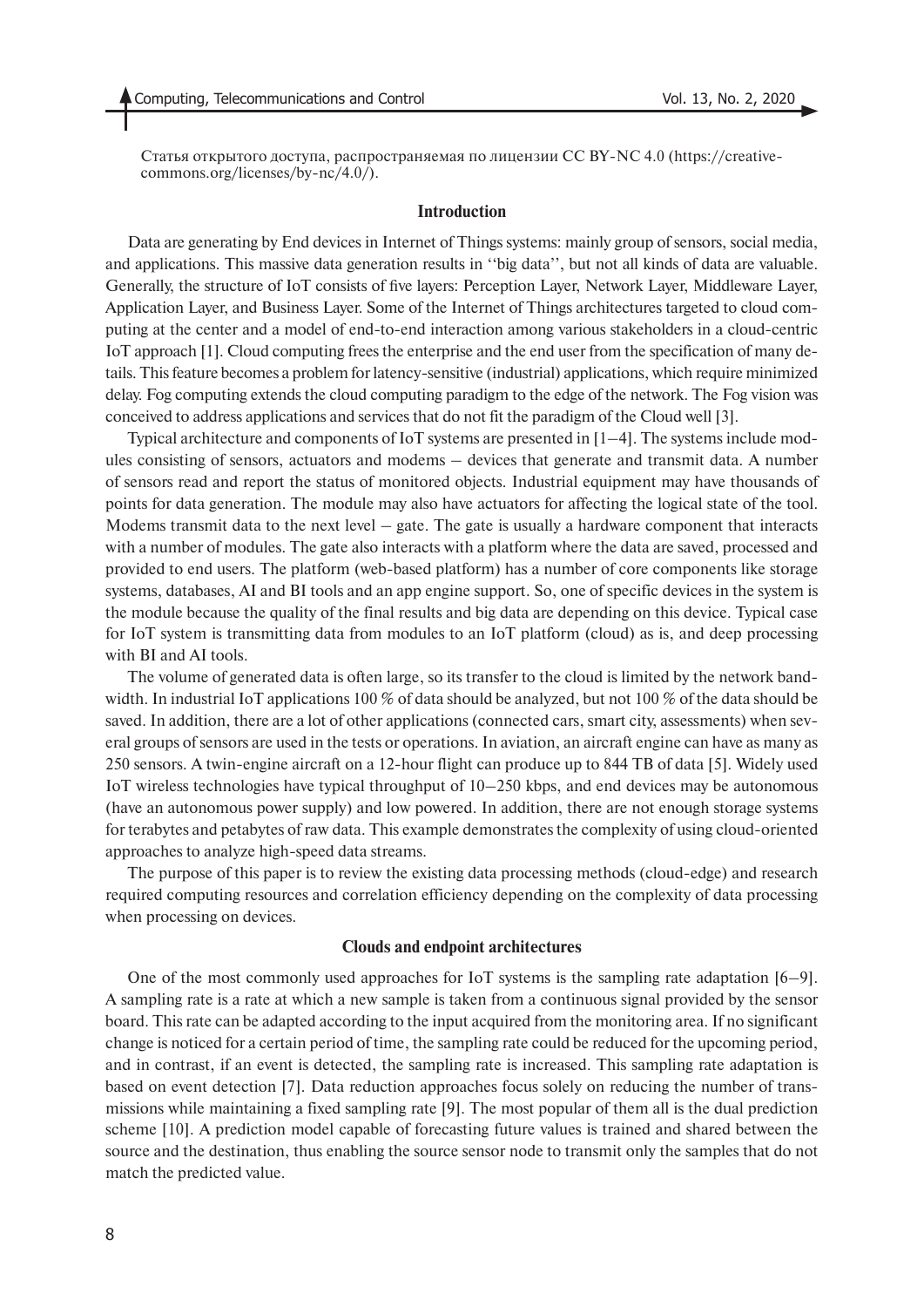Another variation is a spatial-temporal correlation based approach for sampling and transmission rate adaptation in cluster-based sensor networks [11]. The correlation between sensor nodes and the new sampling rates of each sensor is calculated. This approach does not require any algorithm to be implemented on the sensor level, the only task performed by the sensors consists exclusively in sampling and transmission. All the work is done on the Cluster-Head (CH) level, where at the end of each round (duration predefined by the user) the CH runs an algorithm that finds the spatial correlation among the data reported by the sensors belonging to the same cluster. Then, it transmits to one of them its new sampling rate for the next round according to its level of correlation with other neighboring sensors in the cluster. The sampling rate scheduling follows a strict protocol that keeps the sampling rate of the sensors showing high correlation with a large number of nodes at an optimal maximum level [11].

In paper [12], the authors propose to capture such sensor data correlation changes to improve the performance of IoT (Internet of Things) equipment for anomaly detection. In a feature selection method, first cluster correlated sensors together to recognize the duplicated deployed sensors according to sensor data correlations, and monitor the data correlation changes in real time to select the sensors with correlation changes as the representative features for anomaly detection. Curve alignment and dynamic time warping (DTW) [13] are methods used for measuring similarity between two time series (data sequences). However, DTW methods do not assume a consistent time lag, and calculate an optimal matching between two given time series with certain restrictions to maximize a measure of their similarity [12]. But these methods involve working with big data at the cloud side.

There are two key issues:

- 1) Limited IoT network throughput and large amount of data.
- 2) Limited calculation resources near the sensors.

The general task for an IoT system is a reliable transmission of the data from the sensors to the platform for further analysis and visualization as Fig. 1a shows. As already mentioned, not all data should be transferred and stored for subsequent processing. For deep and precision analyzing, critical modes possess the utmost importance, especially at the assessment stage.



Fig. 1. Typical architecture of IoT systems (a) and simplified block diagram for a matched filter in a module and low rate data transmission to a cloud (b)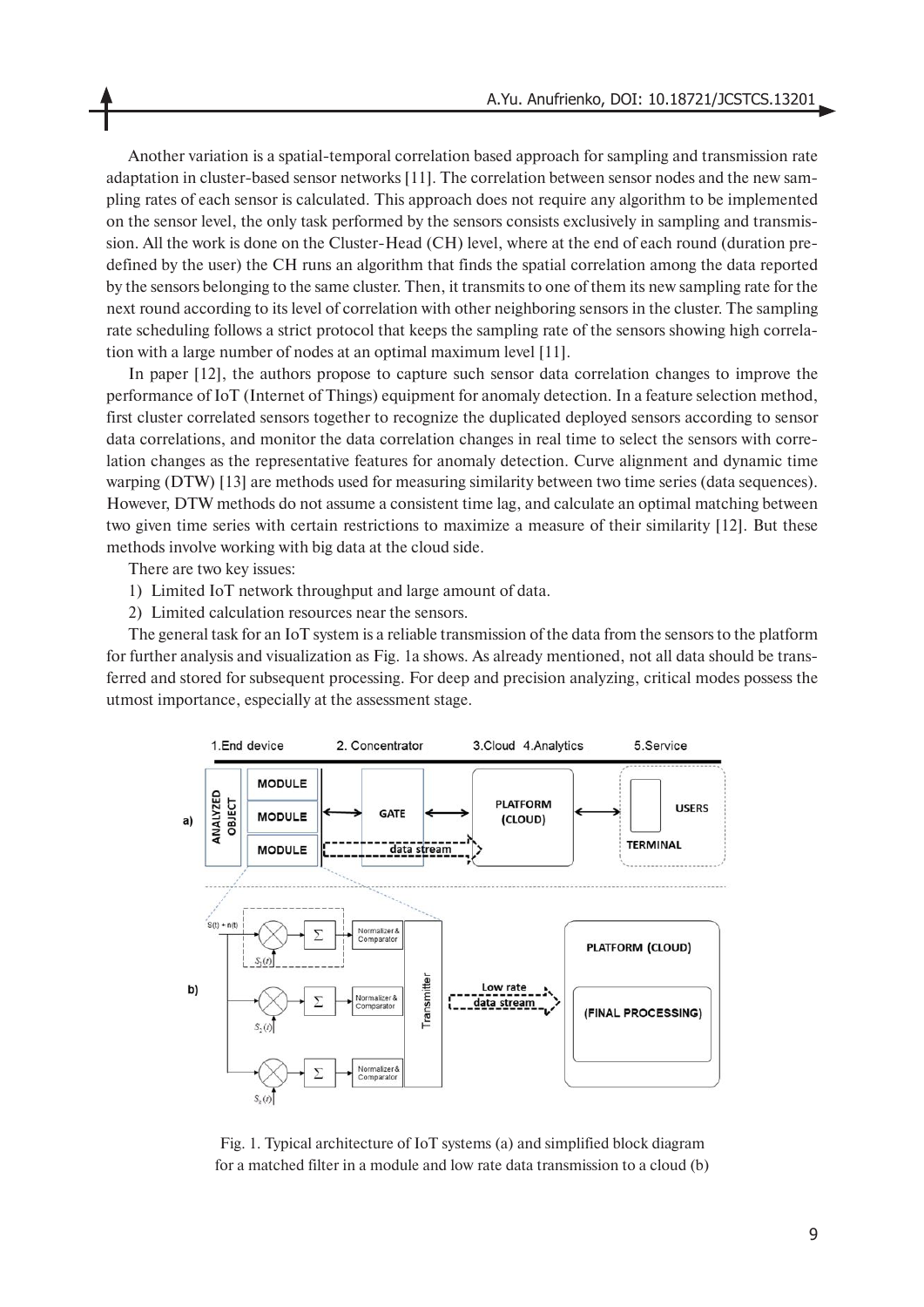#### **Design and results**

To achieve the required results, we could use correlation methods. For many years, correlation methods have been applied in radar and sonar systems for range and position finding in which transmitted and reflected waveforms are compared. In robotic vision, they are used for remote sensing by satellite in which data from different images are compared. One of the applications of correlation is correlation detection implemented by the matched filter, which maximizes S/N ratio at its output. And output result of the matched filter is the autocorrelation at lag zero of input signal and its locally saved copy. But in IoT systems, we operate only with random signals, opposite to radar applications. The cross-correlation [14] between two digital sequences, each containing N data and normalized to the number of samples might be written as:

$$
r_{12}(j) = \frac{1}{N} \sum_{n=0}^{N-1} x_1(n) * x_2(n+j),
$$
\n(1)

where, the correlation should be calculated with lags. In case when sequence  $x_1(n) = x_2(n)$ , the process is known as autocorrelation and can be written as:

$$
r_{11}(0) = \frac{1}{N} \sum_{n=0}^{N-1} x_1^2(n) = S,
$$
\n(2)

where *S* is normalized energy of signal.

The cross-correlation values computed according to the above equations depend on the absolute values of the data. But it is often necessary to measure cross-correlations in a fixed range  $[-1; +1]$ . This can be achieved by normalizing the values by an amount depending on the energy content of the data. And the normalized expression for  $r_{12}$  becomes:

$$
\rho_{12}(j) = \frac{r_{12}(j)}{\frac{1}{N}\sqrt{\left[\sum_{n=0}^{N-1} x_1^2(n) * \sum_{n=0}^{N-1} x_2^2(n)\right]}},\tag{3}
$$

where "+1" means complete coincidence (100 % correlation). Despite the fact that the result in the range  $[-1; +1]$  is convenient for understanding and analysis, the computational complexity of the denominator (3) is high and requires relatively large computational resources, especially the division operation.

In this paper, we analyze required computing resources and correlation efficiency depending on the complexity of the filter. Matched filters are detecting signals by comparing (determining the correlation) a known signal or pattern with a received signal. So, the number of samples of a known signal (saved copy) defines the number of taps of the matched filter. On-sensor processing concept means a combination of sensor and processor functions in a single device (System-on-chip). The module consists of a sensor, an analog-to-digital converter (ADC) and a fast processor. There are several types of devices suitable for the prototyping tasks – microcontrollers (MCU), digital signal processors (DSP) and field programmable gate arrays (FPGA). Most microcontrollers have a built-in sensors and ADC, but the operation frequency of the MCU is limited. In parallel processing, when a matched filter stores a set of local signals, implementation on the DSP is not the optimal solution. FPGA devices are more optimal for fast parallel processing in case of a matched filter. Cyclone IV FPGA family [16] was used as a base for system prototyping. The models were implemented with MATLAB. FPGA implementation used Verilog HDL. As it was said earlier, Signal-to-Noise ratio at filter's output depends on the quality of a stored copy of a signal. In a digital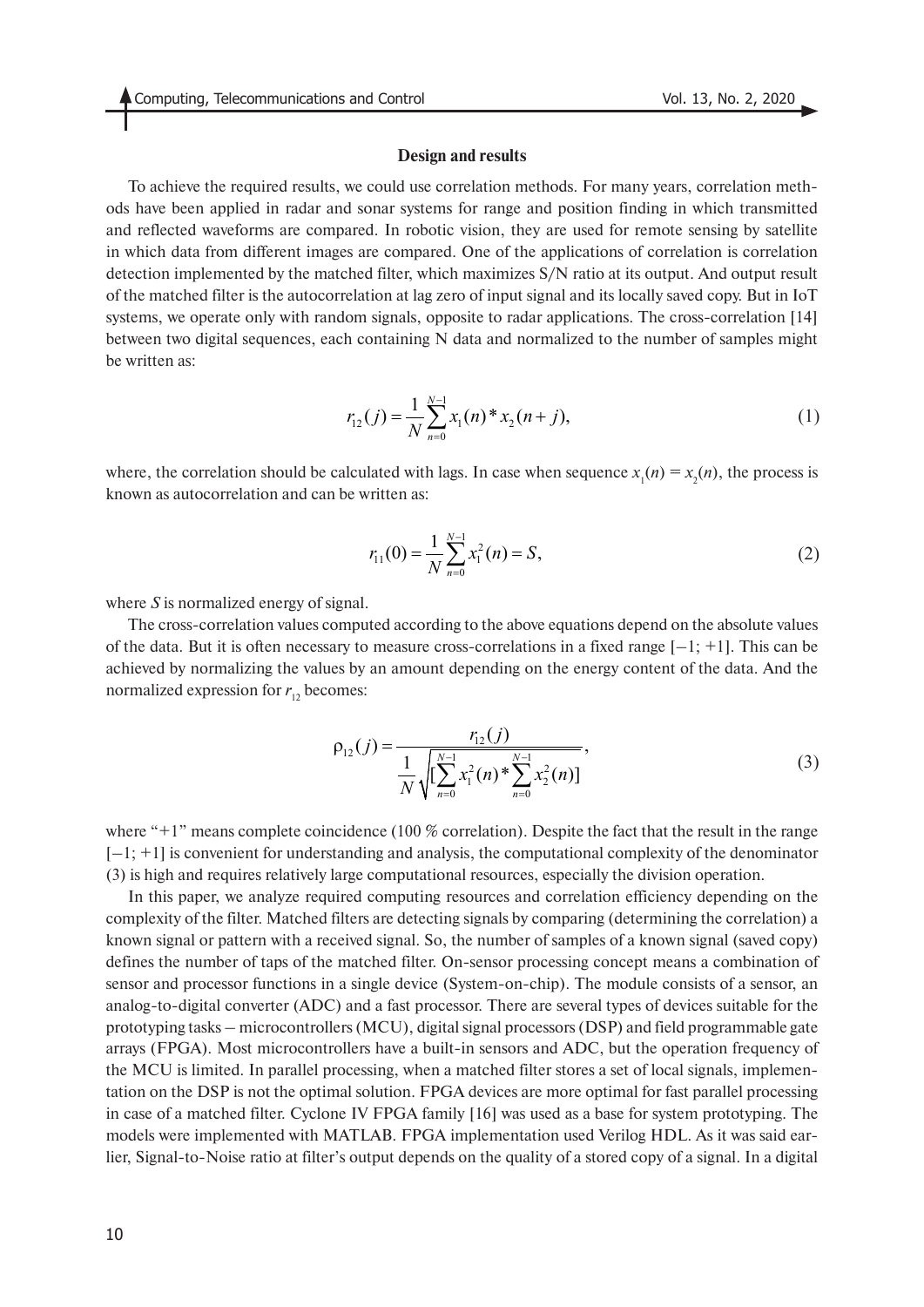

Fig. 2. Correlation values and number of logic elements (LE) depending on the number of taps in the correlator  $(\triangle)$  – correlation;  $(\triangle)$  – N of LE

system, it means a number of samples of one signal. And the number of samples defines the number of taps in the filter. We used triangular waveforms described by 4, 8, 12, 16, 20, 24, 28 and 32 samples in the experiment. Thus, eight 14-bit matched filters were implemented in the FPGA in accordance with the models made in MATLAB. The use of FPGA resources is analyzed only for multipliers and integrators, shown in Fig. 1b. The amount of logical resources required for the division and square root operations is constant. The results of modeling and implementation are shown in Fig. 2.

199 LEs, 63 registers are required for the 4-tap filter, and a correlation value of 0.91 is reached. And 2646 LEs, 477 registers are required for the 32-tap filter, and a correlation value of 0.948 is reached. In case we need to analyze 100 types of signals in a data stream, 19 900 LEs will be necessary in the first case and 264 600 LEs in the second. Of course, operation frequency will be lower in the second case. Fmax for Cyclone IV is equal to 133 MHz, and the presented method gives a delay of 2 clocks, which is unattainable for MCUs and DSPs, and with parallel processing on the FPGA the performance gain will be more significant. The cost of an FPGA device suitable for implementing 100 32-tap filters can be 10 times higher than that of a simple FPGA device. For ASIC implementation, the number of gates is also crucial.

#### **Conclusion**

The key results presented in the article are summarizing fast data processing based on correlation with orientation to FPGA/ASIC. Correlation processing allows to reduce the amount of data transmitting from a sensor to the cloud and to simplify the IoT network architecture. Sensor-based data processing has more advantages than the cloud computing approach, where less than 100 % of the data is required for transmission, storage, and analysis. The applications are especially important in industrial systems (industrial IoT). Due to the large number of multiplications and divisions, correlators require a large amount of hardware resources.

Simulation results show the effectiveness of event detection. The dependence of the required hardware resources of the FPGA on the correlation value increases non-linearly. As the number of taps increases, the performance of the system (Fmax) decreases, so it is important to maintain a balance between accuracy and resource consumption. However, instead of expensive and complex network devices (Fog, Edge, Cloud computing), engineers can use cheaper IoT solutions. In future designs, it is more promising to use SoC solutions that include sensors, ADCS, microcontrollers and logic cores.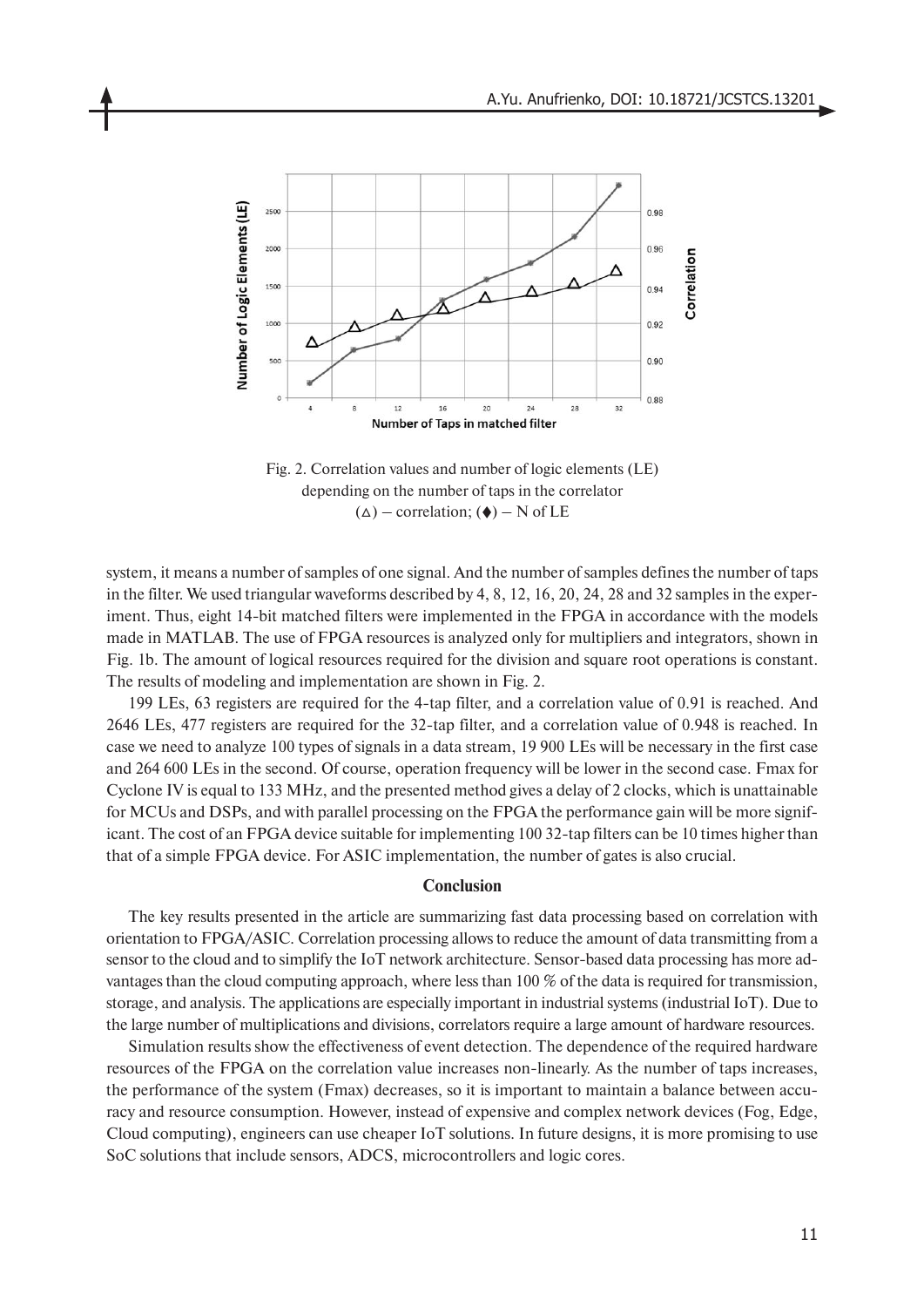#### **REFERENCES**

1. **Khan R., Khan S.U., Zaheer R., Khan S.** Future internet: The Internet of Things architecture, possible applications and key challenges. *Proceedings of the 10<sup>th</sup> International Conference on Frontiers of Information Technology (FIT '12)*, 2012, Pp. 257–260.

2. **Weyrich M., Ebert C.** Reference architectures for the Internet of Things. *IEEE Software*, 2016, Vol. 33, No. 1, Pp. 112–116.

3. **Bonomi F., Milito R., Natarajan P., Zhu J.** Fog computing: a platform for Internet of Things and analytics. *Big Data and Internet of Things: A Road Map for Smart Environments*. Springer, Berlin, Germany, 2014, Pp. 169–186.

4. **Marjani M., et al.** Big IoT data analytics: Architecture, opportunities, and open research challenges. *IEEE Access*, 2017, Vol. 5, Pp. 5247–5261.

5. Engines in the Data Cloud. Available: *https://www.digitalcreed.in/engines-data-cloud/, April, 10, 2018.*

6. **Bhuiyan M.Z.A., Wu J., Wang G., Wang T., Hassan M.M.** e-sampling: Event-sensitive autonomous adaptive sensing and low-cost monitoring in networked sensing systems. *ACM Trans. Auton. Adapt. Syst.*, 2017, Vol. 12.

7. **Harb H., Makhoul A.** Energy-efficient sensor data collection approach for industrial process monitoring. *IEEE Trans. Ind. Informat.*, 2018, Vol. 14, No. 2, Pp. 661–672.

8. **Tayeh G.B., Makhoul A., Laiymani D., Demerjian J.** A distributed real-time data prediction and adaptive sensing approach for wireless sensor networks. *Pervasive Mobile Comput.*, 2018, Vol. 49, Pp. 62–75.

9. **Tayeh G.B., Makhoul A., Demerjian J., Laiymani D.** A new autonomous data transmission reduction method for wireless sensors networks. *Proceedings of the IEEE Middle East North Afr. Commun. Conf. (MENA-COMM)*, 2018, Pp. 1–6.

10. **Braten A.E., Kraemer F.A., Palma D.** Adaptive, correlation-based training data selection for IoT device management. *Proceedings of the 6th International Conference on Internet of Things: Systems, Management and Security (IOTSMS)*, Granada, Spain, 2019, Pp. 169–176.

11. **Tayeh G.B., Makhoul A., Perera C., Demerjian J.** A spatial-temporal correlation approach for data reduction in cluster-based sensor networks. *IEEE Access*, 2019, Vol. 7, Pp. 50669–50680.

12. **Su S., Sun Y., Gao X., Qiu J., Tian Z.** A correlation-change based feature selection method for IoT equipment anomaly detection. *Applied Sciences*, 2019, Vol. 9(3), P. 437.

13. **Kim S., Lee H., Ko H., Jeong S., Byun H., Oh K.** Pattern matching trading system based on the Dynamic TimeWarping Algorithm. *Sustainability*, 2018, No. 10, P. 4641.

14. **Ifeachor E., Jervis B.** *Digital signal processing: A practical approach*. Hardcover, 2nd ed., USA: Prentice Hall, 2001, Pp. 184–245.

15. **Oppenheim A.V., Schafer R.W., Buck J.R.** *Discrete-time signal processing*. Hardcover, 2nd ed., USA: Prentice Hall, 1998. Pp. 746–753.

16. Cyclone IV Device Handbook, 490 p. Available: *https://www.intel.com/content/dam/www/programmable/us/en/pdfs/literature/hb/cyclone-iv/cyclone4-handbook.pdf.* (Accessed: March 2016).

*Received 03.04.2020.*

#### **СПИСОК ЛИТЕРАТУРЫ**

1. **Khan R., Khan S.U., Zaheer R., Khan S.** Future internet: The Internet of Things architecture, possible applications and key challenges  $//$  Proc. of the  $10<sup>th</sup>$  Internat. Conf. on Frontiers of Information Technology. 2012. Pp. 257–260.

2. **Weyrich M., Ebert C.** Reference architectures for the Internet of Things // IEEE Software. 2016. Vol. 33. No. 1. Pp. 112–116.